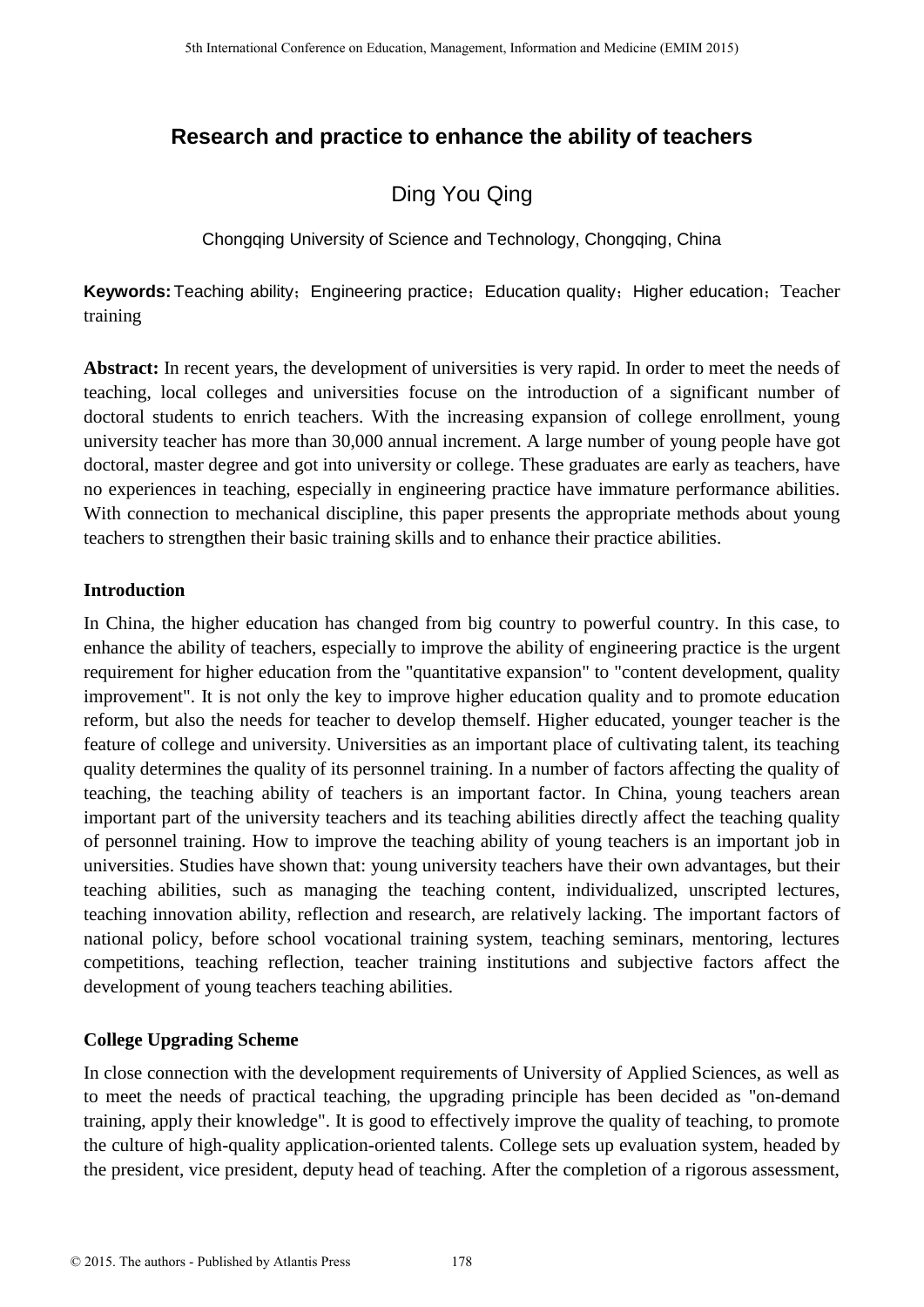the result has been given as outstanding, achievement, and failure. The male teachers under the age of 47 and the female teachers under the age of 45 must attend assessment. The results will serve as the annual assessment, professional and technical positions, appointment, arrange of teaching task, rewards and punishments.

In order to adapt to the characteristics of the application running at the University of Science and Technology and the Training Program in 2013 "training senior engineering and technical expertise", full-time teachers should have a deep theoretical knowledge and practical engineering ability. So, mechanical and power engineering college develop and implement a "teacher capacity building program". College upgrading scheme is divided into three categories: First, for the basic knowledge improvement of mechanical, the college made the overall plan and the whole faculties taked participation. By "mechanical products of digital design skills competition", the basic knowledge of mechanical has beed improved. Second, the professional skills have upgraded with the combination of teaching reform. The schemes have been presented by each teaching section (center) or courses term and the relevant professional teachers must take part in it.Third, the practice ability have been improved in the enterprise by combination of professional and personal research. July to September, 2014, nine young teachers were selected to enhance engineering practice in Beijing Metallurgical Mike Hydraulic Co., Ltd. and Chongqing Iron & Steel (Group) Co., Ltd. Many teachers believe that the harvest of knowledge out of the books, and have the feelling of the limitations of their previous knowledge. It was agreed that this practice is necessary, and it can be used in the teaching work in the future. In the practice courses, teachers can make lecture closer to the actual production and develop practical talents.

#### **Respect to Courses Upgrading Scheme**

1、Three-dimensional software training: Those teacher who need to use three-dimensional design software in teaching and research have to take the training of three-dimensional software(Inventor).

2、Hydraulic principles and Rexroth hydraulic experimental system operation training: The training is divided into the primary and intermediate training. The primary training incluses hydraulic transmission principle, the basic design of the hydraulic system, Rexroth experimental systen use and operation. Teachers have been required to complete more than one hydraulic experiment independently. The intermediate training is the use and operation of the hydraulic proportional valve. The teachers must grasp the basic principles and the use of hydraulic proportional valves.

3. S7-300PLC control system use and programming training: Siemens S7-300 PLC is high-end systems and this system has been used in Rexroth experiment system. This training includes PLC wiring, operation and use, the use of PLC programming software, the basic experimental project programming.Teachers who teach hydraulic system have been required to use the control system and have the ability to guide students about hydraulic control experiments. It also requires the teachers who teach mechanical and electrical courses have to understand the use of PLC in hydraulic experimental. The intergration of electromechanical and hydraulic can be done, so the students of two fields can take full advantages of the hydraulic system and control systems.

#### **Practice Enhancement Programme**

Engineering practicals training on the growth and development of young teachers play an important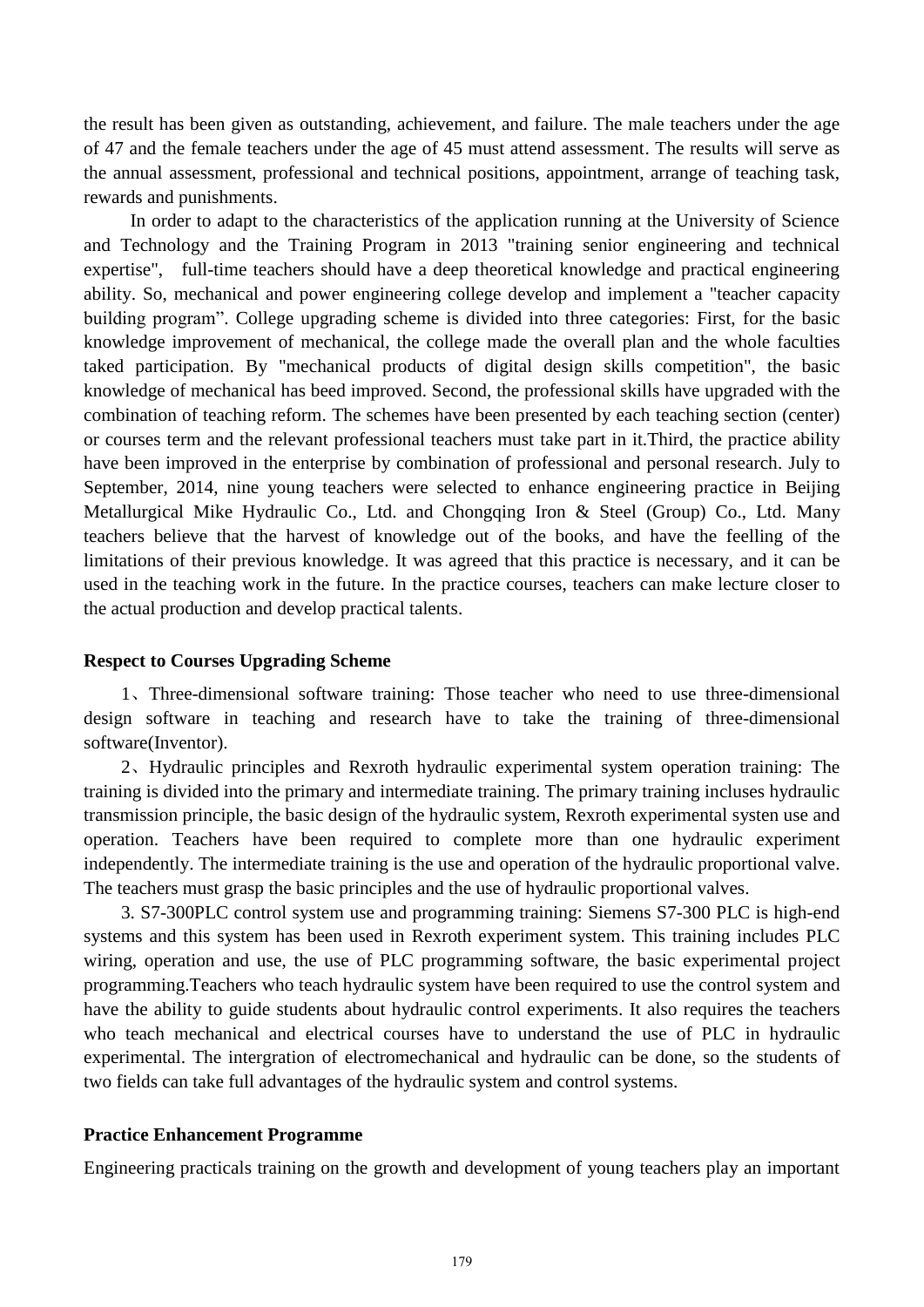role. With two young teachers from heat and power engineering section, for example, although there are often opportunities for them to contact the factory and some industry research groups in the previous learning and research process, but the knowledge mainly focus on the cognitive not the on-site operation of industrial systems and equipment, and integrated management of system. Although they mastered abundant theoretical knowledge in the process of learning and research in the university, but the practical application of theoretical knowledge in the industrial field is relatively lacking. Engineering problem is the original ecosystem, closely associated with the technology, software, etc. To turn this seemingly very specific problem into academic issues is crucial. Most teachers are not familiar to solve this problem and often can not see the engineering academic problems. So they can not solve engineering problems with academic theory. If you want to extract the academic issues from the project, you not only have the knowedge about the existing tools and the engineering technology, but also understand the practical engineering background. A good teacher should have the combination of both.

The teachers have worked Chongqing Iron & Steel (Group) Co., Ltd. more than two months and realized that in order to apply the theoretical knowledge to the project and to serve the community, teachers must have engineering realities. Chongqing Iron & Steel (Group) Co., Ltd. energy management and scheduling system is a unified management. iron, steel, continuous casting, hot rolling and other production processes needs, such as water, electricity and gas can be rendered in real time on energy control center interface implemented by the energy control center . For iron and steel enterprises, by energy management systems, it not only can achieve real-time monitoring of the energy system, but also can grasp the future trends in energy consumption through energy forecasting, scheduling energy to develop a preliminary plan to guide the implementation of future production. Therefore, it need to develop energy model single device to start, develop complete energy system piping network subsystems, flow transport models, energy systems and various energy forecasting model system, optimization scheduling mode.

Young teacher engineering practice training base should not only lay in enterprise. The university laboratory can be used as engineering practice base to strengthen the capacity of young teachers. Young teacher involved in the construction process of laboratory is good for the young teachers to improve their engineering practice abilities. University should cooperate with medium-sized enterprises to jointly build training base.In addition to the university laboratory, the university-enterprise cooperation base can be used as training base for the improvement of young teacher engineering practical ability. Some universities have established the College of Engineering and Technology Industrial Park. This is the practical base for research integration and provide strong environment for the training of young teachers in engineering practice ability.

#### **Summary**

In universities, young teachers have professional theoretical knowledge, a high level of research capability. At the same time, they become the main bearer of teaching activities. Their teaching abilities largely determine the quality of teaching and directly impact on the quality of education in universities. The teaching abilities of young teachers are obviously inadequate and seriously affect the quality of teaching. Therefore, scientific planning, training, training to improve teaching ability of young teachers are very important. Upgrading basic knowledge, combined with teaching reform and professional skills improvement, combined with professional and personal research improvement in the enterprises are effective methods to enhance the teaching abilities of teachers.